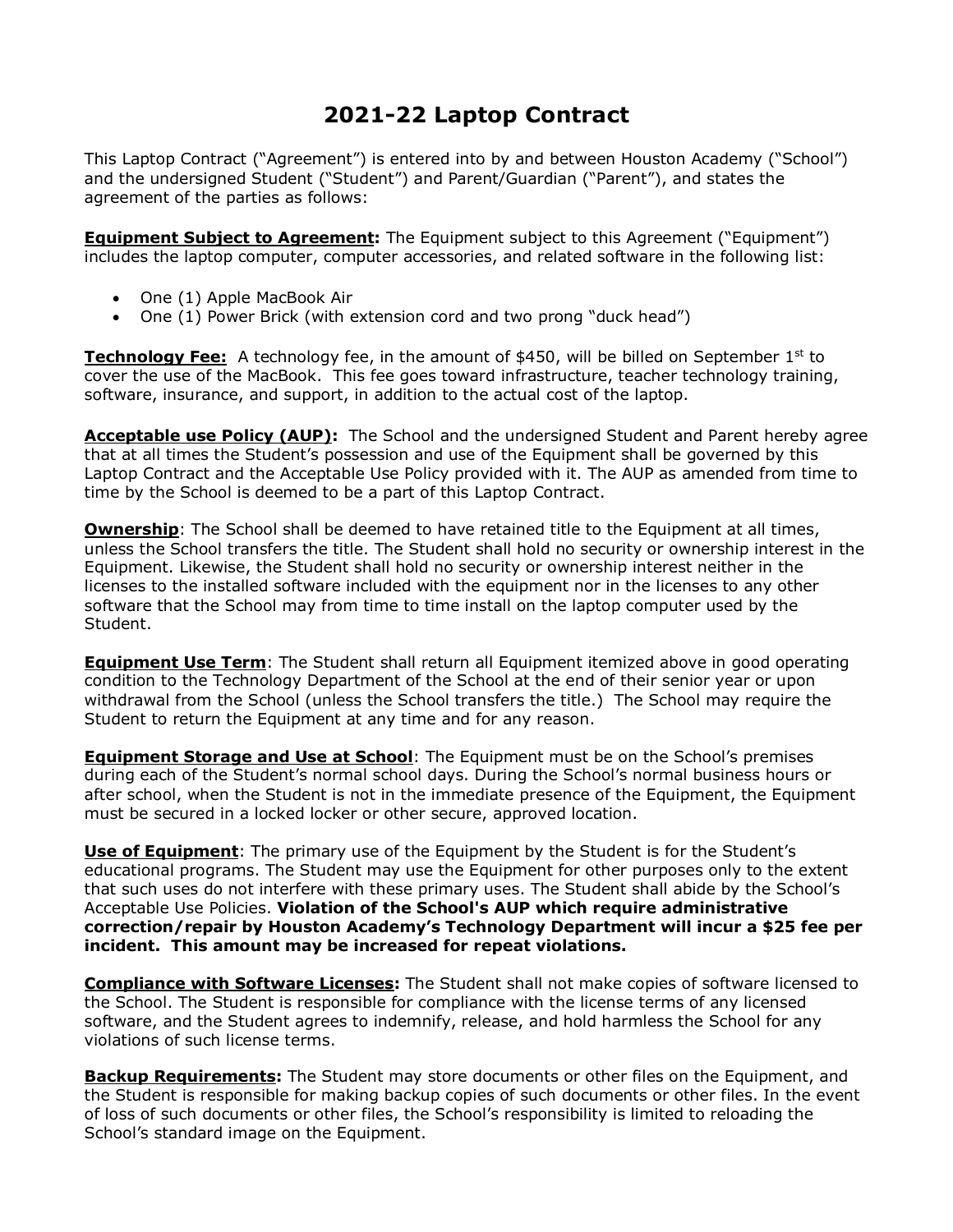**Care of Equipment:** The Student is required to use the Equipment in a careful and proper manner, maintaining it in good operating condition. The Student shall immediately notify the School's Technology Department if the equipment is not in good operating condition or is in need of repair. The Houston Academy Technology Department will evaluate the damage and determine the course of repair in accordance with the School's service contract and the Indemnity policy (See the sections on INDEMNITY OF SCHOOL FOR LOSS OR DAMAGE and INSURANCE.) The Student shall be financially responsible for repairs due to negligence. (No personal stickers, no writing on MacBook.)

**Right of Inspection:** The Student shall make the Equipment available to the School's Technology Department as necessary for purposes of inspection, maintenance, repair, upgrading, and/or software installation during the School's normal business hours.

**Loss:** The Student assumes all risks of loss of the Equipment and agrees to return it to the School in the condition received from the School, with the exception of normal wear and tear. Drop damage is not considered to be normal wear and tear.

**Warranty:** Apple provides a three-year manufacturer's warranty on all MacBooks delivered by it to Houston Academy. Neither Apple nor the School is responsible for any damage or defect that does not fall within the scope of the manufacturer's warranty. The Student assumes responsibility for the condition of the Equipment. The School will facilitate repairs during the school year, including filing insurance claims.

**Indemnity of School for Loss or Damage:** All repairs must be handled by the Technology Department of Houston Academy. If a MacBook is damaged, it must be turned in to the Houston Academy Technology Department where a claim will be filed under the insurance policy or repairs facilitated by the Technology Department.

**Insurance:** There is an insurance coverage policy included that will protect the MacBook against theft, fire, and accidental damage. **Note: The theft coverage does not cover the laptop if it is stolen from an unlocked vehicle.** All Student laptops are covered under this policy. **There is a \$100.00 deductible per incident for claims made against this insurance and repairs not covered by the manufacturer's normal warranty. Typical examples of non-warranty repairs are user-caused damage due to dropping, stepping on, or spilling liquid on the laptop. This deductible is the responsibility of the Student. If a student damages another student's laptop, payment of the deductible is the responsibility of the Student causing the damage.** 

**Agreement Modification:** Houston Academy reserves the right to change or amend this Acceptable Use Policy immediately and without notice if, in its judgment, a situation occurs warranting an immediate amendment to this Policy. Changes will be communicated in a timely manner.

**Governing Law:** This Agreement shall be governed by and construed in accordance with the laws of the State of Alabama.

**Severability:** If any portion of this Agreement shall be held to be invalid or unenforceable for any reason, the remaining provisions shall continue to be valid and enforceable. If a court finds that any provision of this Agreement is invalid or unenforceable, but that by limiting such provisions, it would become valid and enforceable, then such provisions shall be deemed to be written, construed, and enforced as so limited.